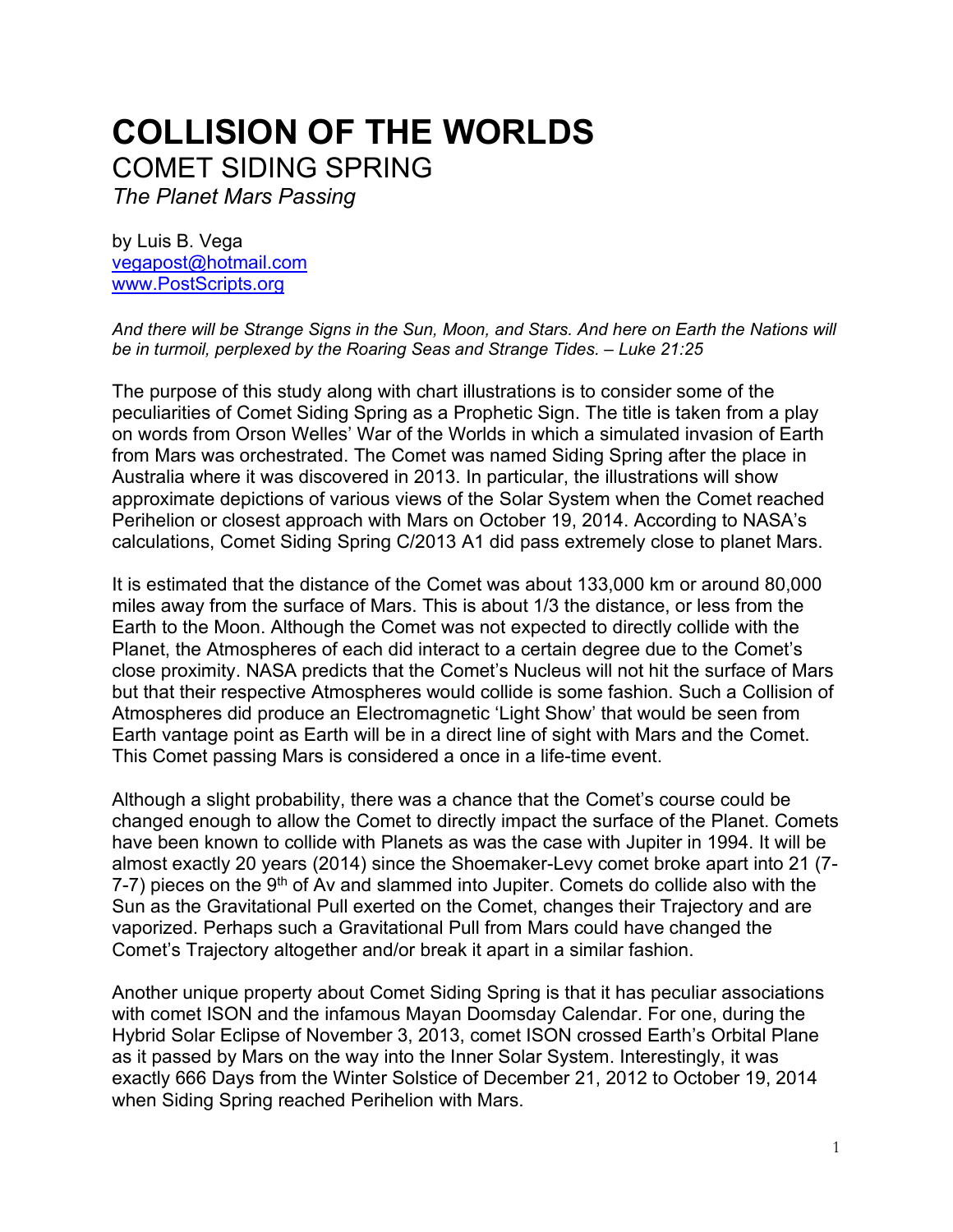### **Comets**

Comet ISON also had a unique Numerical Factor, in that 666-Days from ISON's Perihelion on November 28, 2013 corresponded to the time in between Rosh HaShanah and Sukkot, the end of the Tetrad series of 2014-15. The other peculiarity was that the difference of the distance between Siding Spring and Mars is approximately the difference between ISON's tail length compared to the distance between the Earth and the Moon. The trajectory of Siding Spring on the way out of the Solar System did have a similar path that ISON took as the comet traversed through certain parts of the Constellations of Ophiuchus, Serpens and Bootes. Specifically, Siding Spring reached Bootes or Perseus exactly on September 28, 2015, which was the end of the Tetrad of 2014-15. Perseus is the Shepherd Reaper that signifies a 'Harvest'.

This event was marked by the  $4<sup>th</sup>$  and last Blood Moon of the Tetrad which was also be a Super Moon and the end of the Sabbatical 7-Year long Reset Cycle. Why these Celestial Depictions are possibly Prophetically Significant to Earth is that the Comets are highlighting the particular sequence of the Constellations that mark a poignant segment of the Gospel Witness of the Stars, 'As Above, So Below'. The possible Prophetic Implications for Earth from such a path taken by such a Comet depicting the various Constellations will be punctuating the rise of the Serpent and the Harvest of the Bride. This Prophetic Notion will be examined further down the study.

Comets are often referred to as 'Dirty Snowballs' because they are Small Celestial Objects, made of Ice, Gas, Dust, and a small amount of Organic Material. One theory of where Comets originated stipulates that it was from one source or Planet that had Water. They orbit the Sun for the most part. If they are not disintegrated by the Sun, Comets will return on an Elliptical Path. There are about 1000 known Comets thus far documented. Many more Comets are being discovered each year. Most Comets go unnoticed as few are observable with the Naked-Eye.

An approximation of the distance from Earth to the Moon that is about 30 Earths, side to side. The average sized Comet's Tail is about half this distance. The distance from the Earth to the Sun is 1 Astronomical Unit or AU. This is the Basic Unit of measure to determine Relative Distance of objects in Space. At the estimated time of the passing of Comet Siding Spring with Mars, the distance to Earth was about 1.61 AU and 1.403 AU from the Sun. The approximate length between Siding Spring and Mars was about 9 to 10 Moons in width.

It has long been postulated and confirmed in recent years that Mars once had a vibrant Water System and Atmosphere that could have supported life. The MAVEN, Mars Atmospheric and Evolution Mission is but one attempt in learning how and why the Atmosphere of Mars was stripped away. Some theorize that the core of the Planet cooled down enough to allow the Solar Winds to dismantle the Electro-Magnetic Shield or it was caused by some outside Catastrophe. Most, if not all Planets have an Atmosphere, to one degree or another; so do Comets. For the Comets, this is the Coma. It is made up of Ice (Water) and Metal Elements that are surrounded by the Coma made up of Dust and Gases.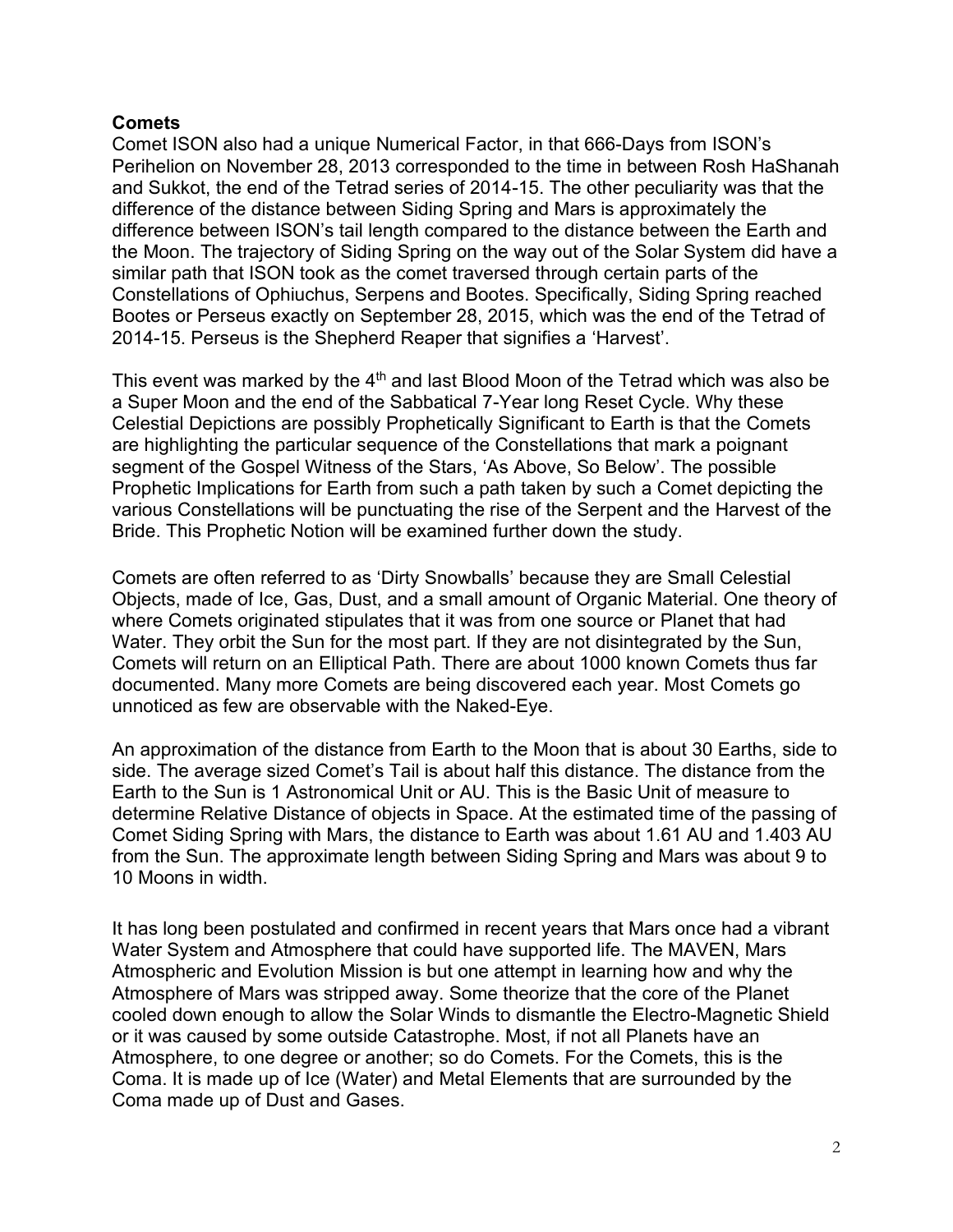### **Climate Change**

NASA speculates that if at all, the 2 Atmospheres of the Comet and that of Mars would interact or 'collide' is some way. For an approximate scale of how big an average Comet's Coma is, it is roughly bigger than the diameter of Jupiter. There was some sort of Electromagnetic Charge of Plasma that did occur at the Upper Atmospheric levels of Mars. This Atmosphere interaction could lead to some Atmospheric Affects such as Auroras or worse. Is it any coincidence that NASA has a fleet of Mars Orbiters that will be positioned just precisely in-between the Comet and Mars for this particular time and place?

NASA has been sending Orbiters to Mars since 1964. The latest one, MAVEN will try to learn what caused Mar's Climate Change. MAVEN is the 21st (7-7-7) NASA Mission to Mars. To reiterate, at least 3 major NASA Orbiters were in-between Mars and the Comet to gather data and images. However, NASA did 'Black-Out' nor has released to the public non-doctored images of the Collision for examination. The Orbiters around Mars are the following.

*1. 2013-MAVEN*

*2. 2005-Mars Reconnaissance Orbiter*

*3. 2001-Odyssey*

As noted, it is rather unique and amazing that a 666-Day Count from the infamous Mayan Doomsday Calendar date and Winter Solstice of December 21, 2012. It correlated exactly to the Perihelion of Comet Siding Spring when it intersected with Mars. The Planet Mars has a 666 'Sols' Day-Count and has an orbit around the Sun equal to 1.88 Earth years. The following is an abbreviated account of the Collision of Comet ISON with Mar's Atmosphere as predicted by the Bible Code.

*Some Statistics related to Comet Siding Spring*

*-Perihelion: Oct 19, 2014 -Discovered at Siding Spring, Australia on January 2013 -From Dec 21/22, 2012 to Oct 19, 2014 = 666 Days -Siding Spring to Mars = ~133,000 km / 82,600 miles -Distance from Earth to Moon = 238,900 miles (384,400 km) -Estimated distance to Earth = 1.61 AU, from Sun = 1.403 AU -Radius: 30,000 km -Phase Angle: 106.5 -Temp: ~160k -Mars revolves or orbits around Sun once every 1.88 Earth Years -95 weeks of 7 Sols each (95x7.01 = 666 Days) -1 Earth Tropical Year 365.2422 Day = 355.4699 Sol Days*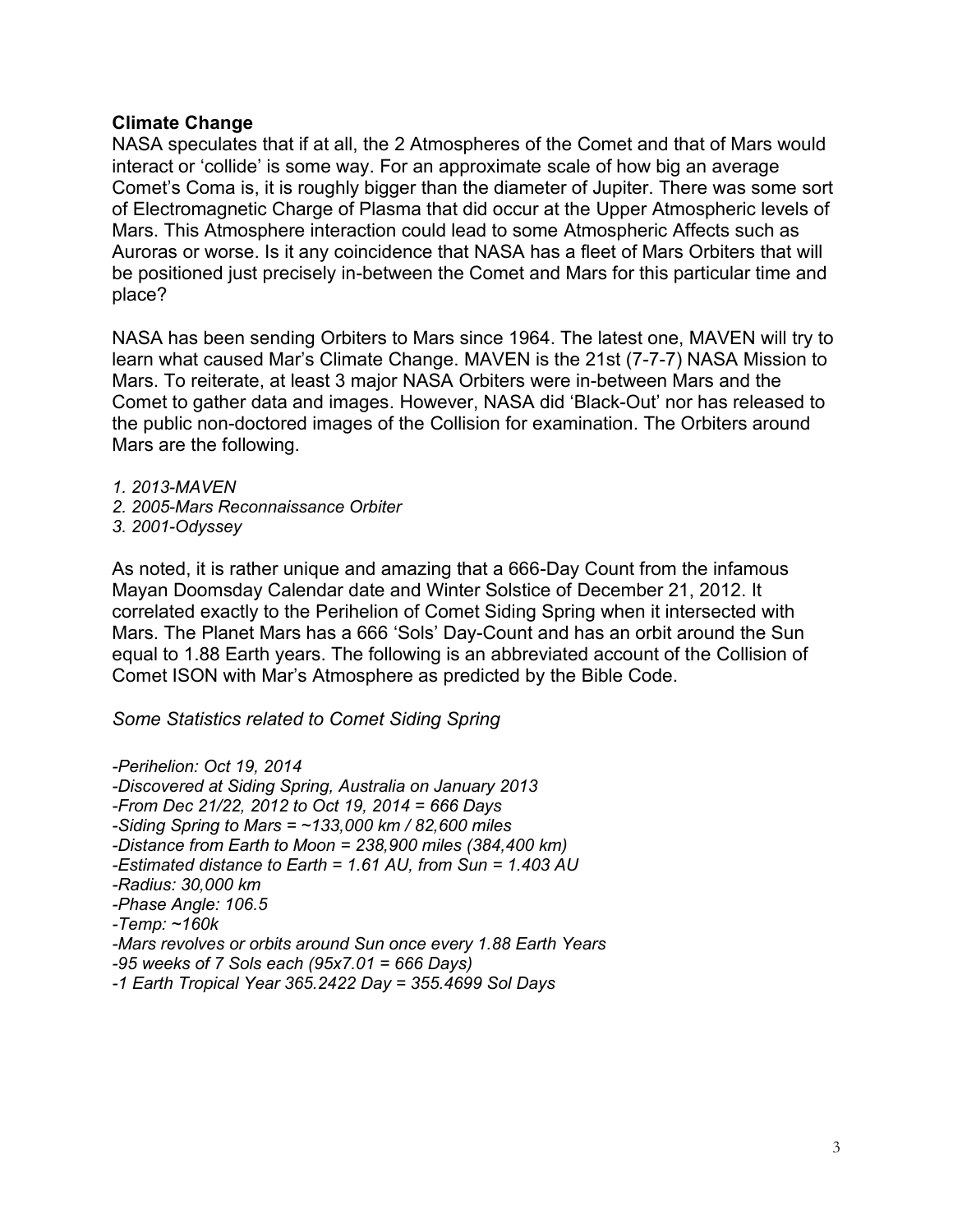#### **Significant Dates – Siding Spring Timeline**

The difference between a Day and a Sol is that a Day is based on Sidereal Count. It is the time it takes for the Earth to rotate once. It is measured relative to the Stars. Sols are Solar Days, which are measured at the instant the Sun crosses the Meridian and reaches its Highest Point of the day. Sol Days is slightly longer than the Sidereal Day because of the Earth's Rotation.

The Sun has to rotate at an angle slightly more than 360 degrees for it to return precisely at the same location in the sky. Thus, it takes less Sol days to make 1 Year than a regular Sidereal Day. The following are key dates that are highlights on the Charts of the path that Comet Siding Spring took on its trajectory with Mars.

*Oct 19, 2014 Perihelion with Mars Oct 25, 2014 Moves up the stem of Ophiuchus Nov11, 2014 At core of body of Ophiuchus, End of WW1 11am (11-11-11) Dec 21, 2014 Winter Solstice, phi ratio within Ophiuchus Jan 23, 2015 At edge of Ophiuchus body going into Serpens Mar 20, 2015 In the midst of Serpens Sep 23, 2015 Reaches Boots end of Tetrad and Shemitah, Super Blood Moon*

The illustrations will attempt to approximate the trajectory of the Comet Siding Spring. Many were speculating that the Comet might have disintegrated due to the strong Atmospheric Collision that could have resulted of a stronger than normal Gravitational Pull from Mars. The distance from the Comet to the surface of Mars was approximately 9 Earth's in width. This sort of Celestial Event has never been witnessed before nor recorded of a Comet passing by so close to a Planet, other than Asteroids or the Jupiter Collision back in 1994.

As noted, the path of Comet Siding Spring had a common trait with Comet ISON in that the Trajectory on the way-out of the Solar System approximates the same path Siding Spring took. It traversed parts of the Constellations of Ophiuchus, Serpens and Perseus or Bootes. This study suggests that it was a 'Prophetic Path' highlighting a certain portion of the Gospel, 'Written in the Stars'. As there is an Ancient Axiom, *'As Above, So Below'* what happens and is depicted in the Heavens has a direct correlation on Earth, nonetheless.

| Ophiuchus: | Serpent Bearer, the Struggle                 |
|------------|----------------------------------------------|
| Libra:     | Saturn, Judgment and wrath to come           |
| Lupus:     | Slaughter of the innocent Christians by ISIS |
| Venus:     | The Bride                                    |
| Mercury:   | The Messenger                                |
| Spica:     | The Harvest                                  |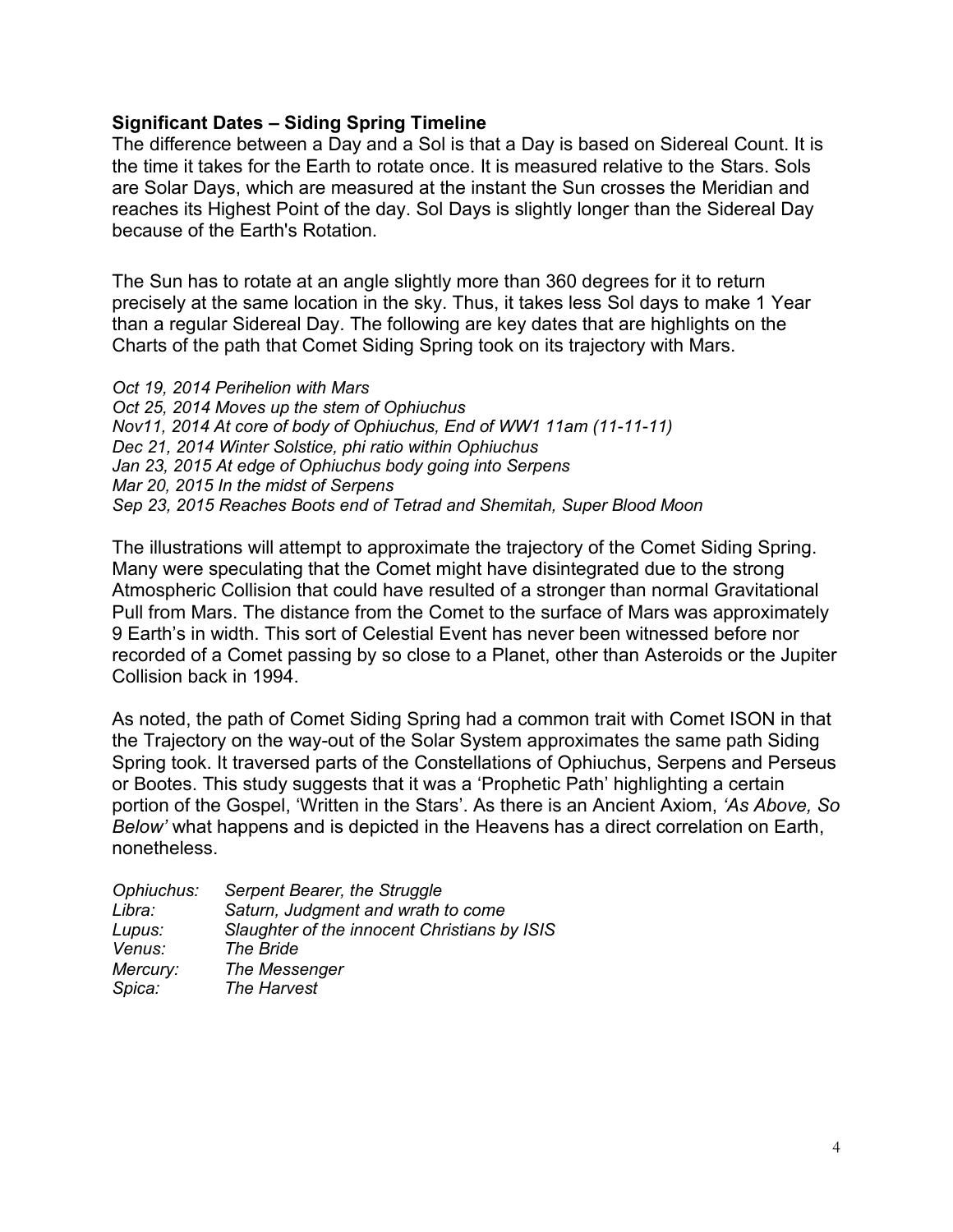### **Prophetic Path of Siding Spring**

What is striking about Siding Spring is that from Earth's vantage point, the Comet appeared to rise on the Eastern Sky up the stem of Ophiuchus precisely at the same Geometric Angle and had peculiar time-markers corresponding to certain key dates. For example, on October 19, 2014 in Jerusalem, Israel having the day-atmosphere removed for illustration just before the Midday/Noon hour, on the Eastern Horizon over the Temple Mount, Mars was rising precisely over the Church of the Ascension on the Mount of Olives. This echoes of the similar depiction of Comet ISON's Perihelion at sunrise over the Temple Mount on Hanukah, November 28, 2013.

If the speculation of Siding Spring's flyby does nothing more than charge Mars with Electromagnetic Currents, the spectacle of this interaction might not have been seen from Earth. Such a spectacle had Mars 'Lit Up' like a 'firecracker' of sorts. The Planet would seem to 'Glow' as it would be sitting on the Western Horizon over the Temple Mount. Such a spectacle could have rendered Mars, the God of War with a punctuation of 'War' to come, no doubt. According to ancient tradition, Comets are Omens of Doom.

Although what qualifies for such a condition is that the Comets have to be close enough to the Earth that they are seen with the Naked-Eye. Even though this Comet Flyby directly affects Mars, with modern Astronomical Orbiters and Telescopes, the scope of 'Eye-Witnessing' takes on a new meaning. Due to the angle of the Planets Orbits, Earth had a 'Front Row Seat' to this Heavenly Spectacle. Many are speculating is was an Omen of a coming World War, Judgment, and a Harvest, perhaps as in a Rapture to come.

This study is not suggesting that such Biblically anticipated events were to coincide with the Comet's Perihelion or Trajectory but that this event was highlighting the inevitable, according to some interpretations of the Bible's Eschatology. Based on the research of E.W. Bullinger, the Constellations convey the Gospel characterization stamped in the Stars of the Sky. This depiction was perhaps a 'Dress Rehearsal' of the Biblically anticipated characters to come on the scene on Earth; Lucifer, i.e., the AntiChrist (Serpens) and Jesus, (Bootes) the true Christ. There will be also the coming Judgment of the World. Lucifer as the Snake/Dragon Serpens will himself be 'Decapitated'.

The Celestial Depiction culminated in Bootes with a Harvest of the Bride of Christ, Virgo. As the Comet was only about 9 Earth's across in width to Mars, the Comet was drawn in much like the Sun pulls in Comets and are disintegrated. The Comet did not break up initially, in which it provided a spectacular 'Light Show' although only seen through powerful Telescopes from Earth. This was the same case with Jupiter when the Comet Shoemaker-Levy in 1994 broke-up and collided into Jupiter 20 years ago. That event correlated to the end of the Sabbatical Cycle in 2015. (1994+21 Years) It was also the 21<sup>st</sup> Year count since the Comet Collision, another 7-7-7 Year delineation and Prophetic Countdown.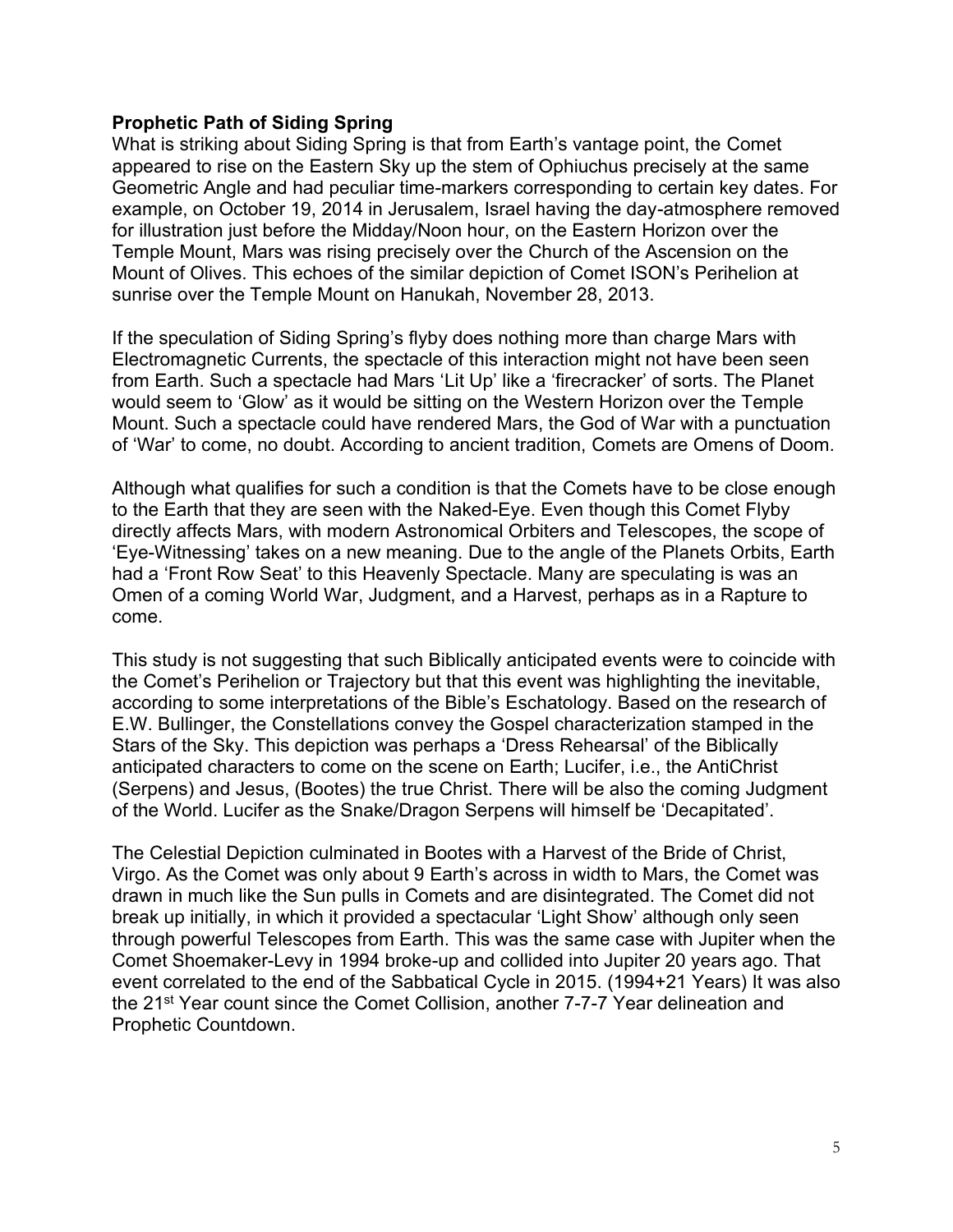#### **Omen of World War**

From the surface of Mars, the Comet would have seemed like a Giant Comet and an Ominous Sign and perhaps an Omen of Doom. Mars is the God of War and many are speculating that with the recent Retrograde and now the Comet Conjunction could be signaling a major World War on Earth to occur on the horizon. It would seem as though this 'Collision' was displayed as a 'Billboard' for Earth to take notice of as it will be in the direct Line-of-Sight from Earth. As noted, Spring's Prophetic Path occurred on September 28, 2015 when Siding Spring reached Perseus, the Reaper. It coincided with the end of the last Blood Moon of the Tetrad and end of the 7-Year Sabbatical Cycle.

In typology, Jesus is Bootes, was pierced through the Heart to shed His Blood to pay for the Sin of Humanity. As a 'Shepherd' type, Jesus gave His Life for the Sheep, the Church to make her a Virgin through the Cross of Christ. Amazingly, on the day of the Comet's passing of Mars, a Cross was configured in Virgo. It occurred due to the Conjunction of Venus, Mercury with the Sun and Spica…as if she is holding the Cross in her Left Hand. The Cross of Christ is the instrument by which the Church has received Salvation and the Blessed Hope of Escape to come. The Church is to be Raptured from the Wrath of the Lamb to come upon a Wicked World.

This was depicted by Saturn being weighed in the balance of Libra's Judgment. Again, the Bride of Christ is not subject to the Wrath and Judgment to befall the World soon; it is 'Written in the Stars'. Saturn in this rendition, Lucifer is to suffer the Wrath and Judgment of the Lamb of GOD, Jesus. The depiction of Siding Spring's path from Ophiuchus to Bootes perhaps illustrates the Biblical theme of Judgment, Sudden Destruction, War and the Escape or Deliverance of YHVH's People. What was unique about the Perihelion of Siding Spring was that it correlated to a unique Planetary Conjunction. Ophiuchus the Serpent Bearer, is a depiction of the Rise of the Beast, the Serpent Dragon Lucifer that through World War with forge a New World Order.

When this Destruction, suddenly to come occurs, the Bride of Christ will be 'Harvested'. The Bride of Christ is holding His Cross because it is the instrument of her Salvation from the coming Wrath of the Lamb to come upon the World and Lucifer's Kingdom of Zion built in his image and likeness. Currently there is an all-out war against Christians by the Muslims in Asia, Africa and the Middle East, where many Christians are literally being Crucified by the Cross. This Genocide against Christians by the murderous Muslims is but a foretaste of how it will be during the Tribulation when People will refuse to take the Mark of the Beast.

In Biblical terms, the number 666 has an evil connotation and is associated with the rise of the AntiChrist as it a number of a 'man'. Perhaps in some Prophetic Innuendo, the timing of this Comet's 666 Day-Count was in some way be another Prophetic Time-Piece in the unveiling puzzle of the Son of Perdition, the God of War, Mars, aka Lucifer's Christ on Earth 'as it is in the Heavens'. This Astronomical 'Picture' of what the Sky depicted on October 19, 2014 was perhaps an Omen of what is Prophetically written in the Scriptures.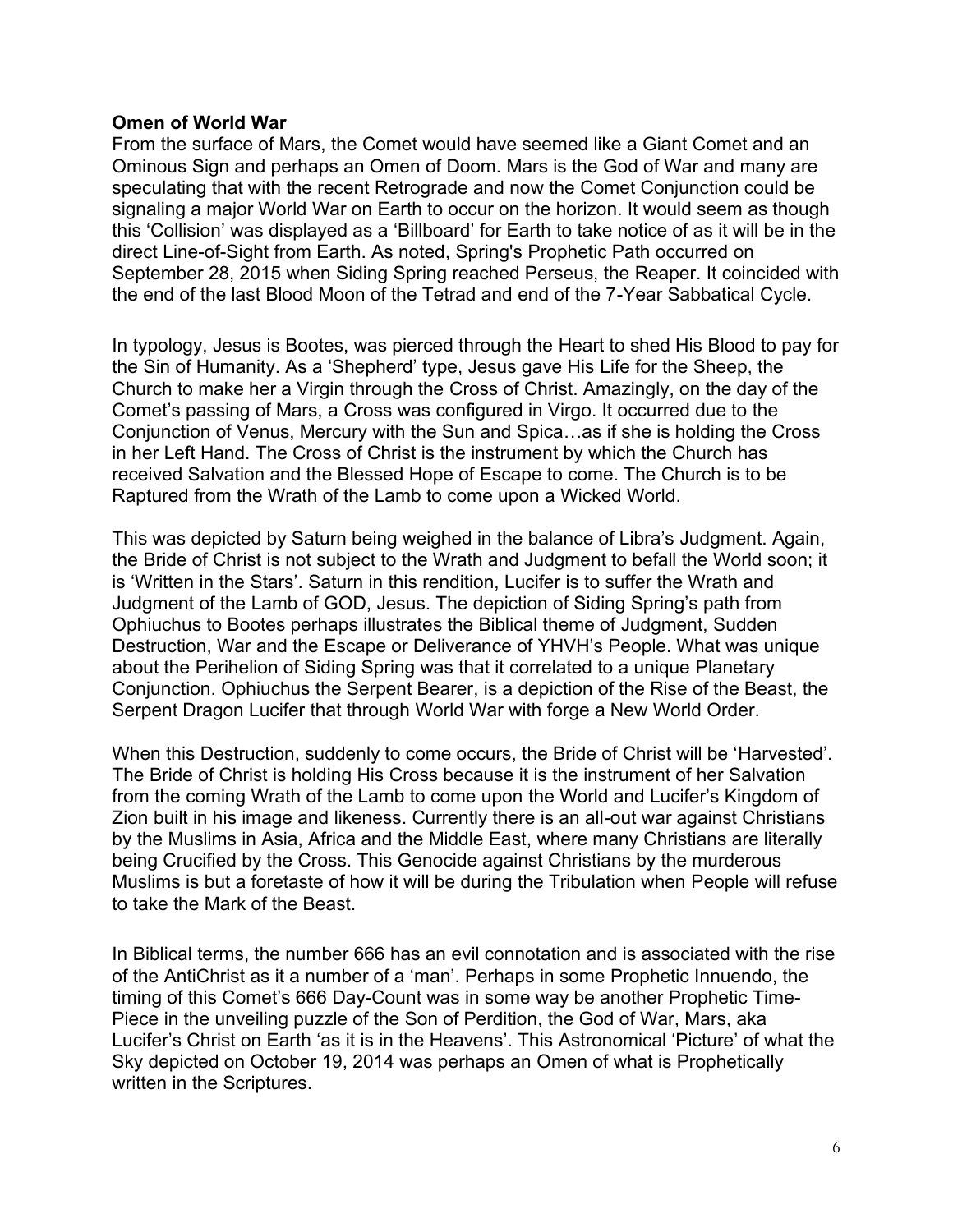From an Eschatological possible interpretation, Mars denotes War and the timing and juxtaposition of the Comet's Perihelion, its Day-Count from the Mayan Doomsday date and the Cross Configured in Virgo presented an amazing array of Omens that are seen in the Bible that are to come. This interpretation is not asserting that when the Flyby occurred that was when all such innuendos commenced but that it is an Astronomical certainty to come on Earth, as it is written in the Heavens. Prophetically, what could be all this means? For one, it is a Heavenly Sign that based on interpretations of the Mazzaroth, the timing depicts a 'Message' that when World War III occurs, i.e., Sudden Destruction, there will be a Harvest of the Bride of Christ in tandem.

**Some Sources** NASA.gov Stellarium.org

Wikipedia.com

Charts

# **COMET SIDING SPRING & MARS PASSING**

 $\mathcal{L}_\text{max}$  , and the set of the set of the set of the set of the set of the set of the set of the set of the set of the set of the set of the set of the set of the set of the set of the set of the set of the set of the

[https://nebula.wsimg.com/8d0135b8fe7dce27fedaec9a7175c83a?AccessKeyId=D4010](https://nebula.wsimg.com/8d0135b8fe7dce27fedaec9a7175c83a?AccessKeyId=D40106E1331C24ABD7C3&disposition=0&alloworigin=1) [6E1331C24ABD7C3&disposition=0&alloworigin=1](https://nebula.wsimg.com/8d0135b8fe7dce27fedaec9a7175c83a?AccessKeyId=D40106E1331C24ABD7C3&disposition=0&alloworigin=1)

# **COMET SIDING SPRING & Possible Atmospheric Collision**

[https://nebula.wsimg.com/cc1a7386fab9979cf7bad8e23cb6d6f5?AccessKeyId=D40106](https://nebula.wsimg.com/cc1a7386fab9979cf7bad8e23cb6d6f5?AccessKeyId=D40106E1331C24ABD7C3&disposition=0&alloworigin=1) [E1331C24ABD7C3&disposition=0&alloworigin=1](https://nebula.wsimg.com/cc1a7386fab9979cf7bad8e23cb6d6f5?AccessKeyId=D40106E1331C24ABD7C3&disposition=0&alloworigin=1)

Bible Code

# **Comet Siding Spring Impacting Mars**

[https://nebula.wsimg.com/f18df48486476b830b64bf58ff0eb51f?AccessKeyId=D40106E](https://nebula.wsimg.com/f18df48486476b830b64bf58ff0eb51f?AccessKeyId=D40106E1331C24ABD7C3&disposition=0&alloworigin=1) [1331C24ABD7C3&disposition=0&alloworigin=1](https://nebula.wsimg.com/f18df48486476b830b64bf58ff0eb51f?AccessKeyId=D40106E1331C24ABD7C3&disposition=0&alloworigin=1)

Related Video and Website Resources

# **Siding Spring Live on CodeSearcher**

Recorded 5 hours prior to Collision at Siding Spring Observatory in Australia. <https://www.youtube.com/watch?v=PuY9cVO3wbU> A Shout-Out given to Luis Vega at the 10:56 minute marker.= <https://youtu.be/PuY9cVO3wbU?t=656>

# **BP Earth Watch – Mirrored Video by Sherri Reynolds**

Recorded later, after there was indeed an Atmospheric Collision. After Earth Watch original YouTube Channel got banned and pulled-down. <https://www.youtube.com/watch?v=wQncPVXpX4o>